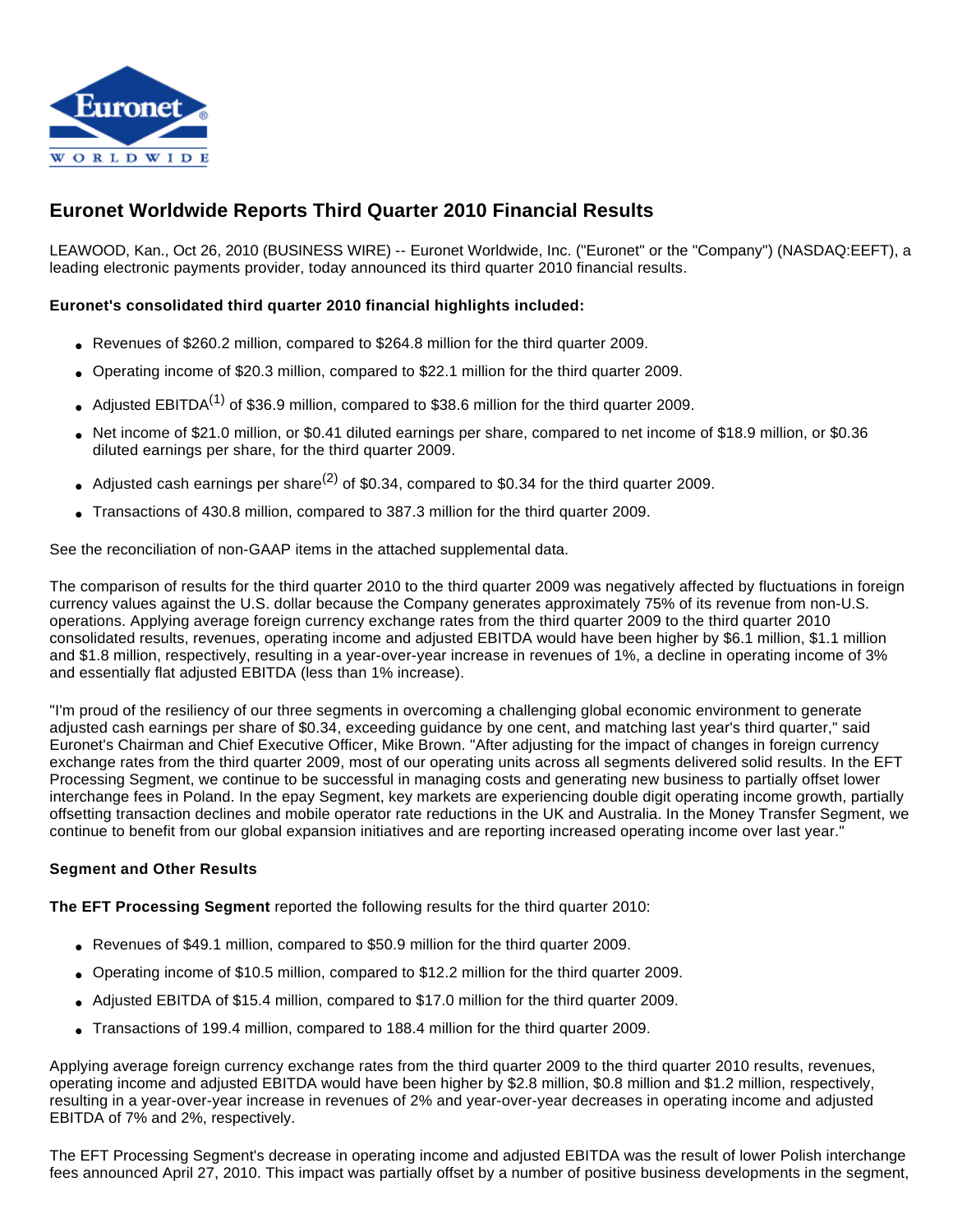including higher transaction fees in Germany, additional ATMs under management, the benefits of additional value added product offerings and effective cost management. To put into perspective the significance of the positive developments in the EFT Processing business, if the reduction in Polish interchange fees had not occurred, the Segment's operating income and adjusted EBITDA would have expanded consistent with the year-over-year revenue growth rate. The Company expects higher transaction fees in Germany to be sustained through the end of the year; however, as previously communicated, the benefits of these higher fees are expected to end at some point. Based on recent developments, it appears likely that in the first quarter 2011 the current interbank charge structure will shift to an un-capped market-driven surcharge structure. Under an un-capped market-driven surcharge structure, the Company anticipates that surcharge rates will be considerably lower than current rates; accordingly, it is expected that the EFT Processing Segment's revenue and operating income will be reduced by approximately \$2.5 million per quarter, which will result in an after tax impact of approximately \$1.7 million, or \$0.03 per share per quarter.

The EFT Processing Segment operated 10,519 ATMs as of September 30, 2010 an increase of 1,046 over 9,473 ATMs as of September 30, 2009.

**The epay Segment** reported the following results for the third quarter 2010:

- Revenues of \$148.0 million, compared to \$153.6 million for the third quarter 2009.
- Operating income of \$11.9 million, compared to \$13.6 million for the third quarter 2009.
- Adjusted EBITDA of \$16.1 million, compared to \$17.5 million for the third quarter 2009.
- Transactions of 226.6 million, compared to 194.4 million for the third quarter 2009.

The net impact of foreign currency fluctuations on the epay Segment was not significant when comparing year-over-year changes in revenues, operating income and Adjusted EBITDA.

The 17% increase in transaction volumes over the prior year is the result of transaction increases in Germany, Italy, India, and the Company's ATX subsidiary, as well as the acquisition of epay Brazil; offset by declines in the U.K., Spain and Poland due to economic pressures. Although transactions increased, segment revenues declined due to mobile operator rate decreases in certain markets, most of which were passed through to retailers, and the mix of transactions. The epay segment offers different types of service with associated differences in revenue and cost per transaction. Many services that have relatively low revenue per transaction have higher gross margins as a percentage of revenue. In the third quarter, the volume of transactions in the Segment increased year-over-year, but a shift in the mix of transactions resulted in flat revenue. While revenues decreased, the segment's gross profits increased due to the contributions of higher gross profit margins on non-mobile products and certain mobile products.

The decline in operating income and adjusted EBITDA was primarily due to an increase of approximately \$2.0 million in operating costs, of which the majority was increased bad debt reserves, professional fees and other sales and marketing costs to support initiatives in growth markets.

The segment's third quarter results reflect the contribution of epay Brazil, a Brazilian prepaid distribution company that was acquired on September 1, 2010. The profit from epay Brazil for the third quarter was mostly offset by acquisition-related professional fees incurred during the quarter. The Company believes that this acquisition provides significant growth opportunities for distribution of prepaid mobile airtime and other prepaid products throughout Brazil and South America, and expects the acquisition to contribute approximately \$0.06 to adjusted cash earnings per share during 2011.

As of September 30, 2010, the epay Segment increased its point-of-sale ("POS") presence to approximately 541,000 POS terminals at 266,000 retailer locations in Europe, Asia Pacific, South America and the U.S.

**The Money Transfer Segment** reported the following results for the third quarter 2010:

- Revenues of \$63.1 million, compared to \$60.3 million for the third quarter 2009.
- Operating income of \$3.7 million, compared to \$2.6 million for the third quarter 2009.
- Adjusted EBITDA of \$8.8 million, compared to \$7.9 million for the third quarter 2009.
- Transfer transactions of 4.8 million, compared to 4.5 million for the third quarter 2009.

The net impact of foreign currency fluctuations on the Money Transfer Segment was not significant when comparing year-overyear changes in revenues, operating income and adjusted EBITDA.

Transaction growth of 18% from non-U.S. markets outpaced declines in money transfers from the U.S. to Mexico of 3%, resulting in a 5% overall segment revenue growth. While transfers from the U.S. to Mexico declined year-over-year, total transfers from the U.S. posted a slight growth - reversing the general trend of the last two years. Transaction growth across the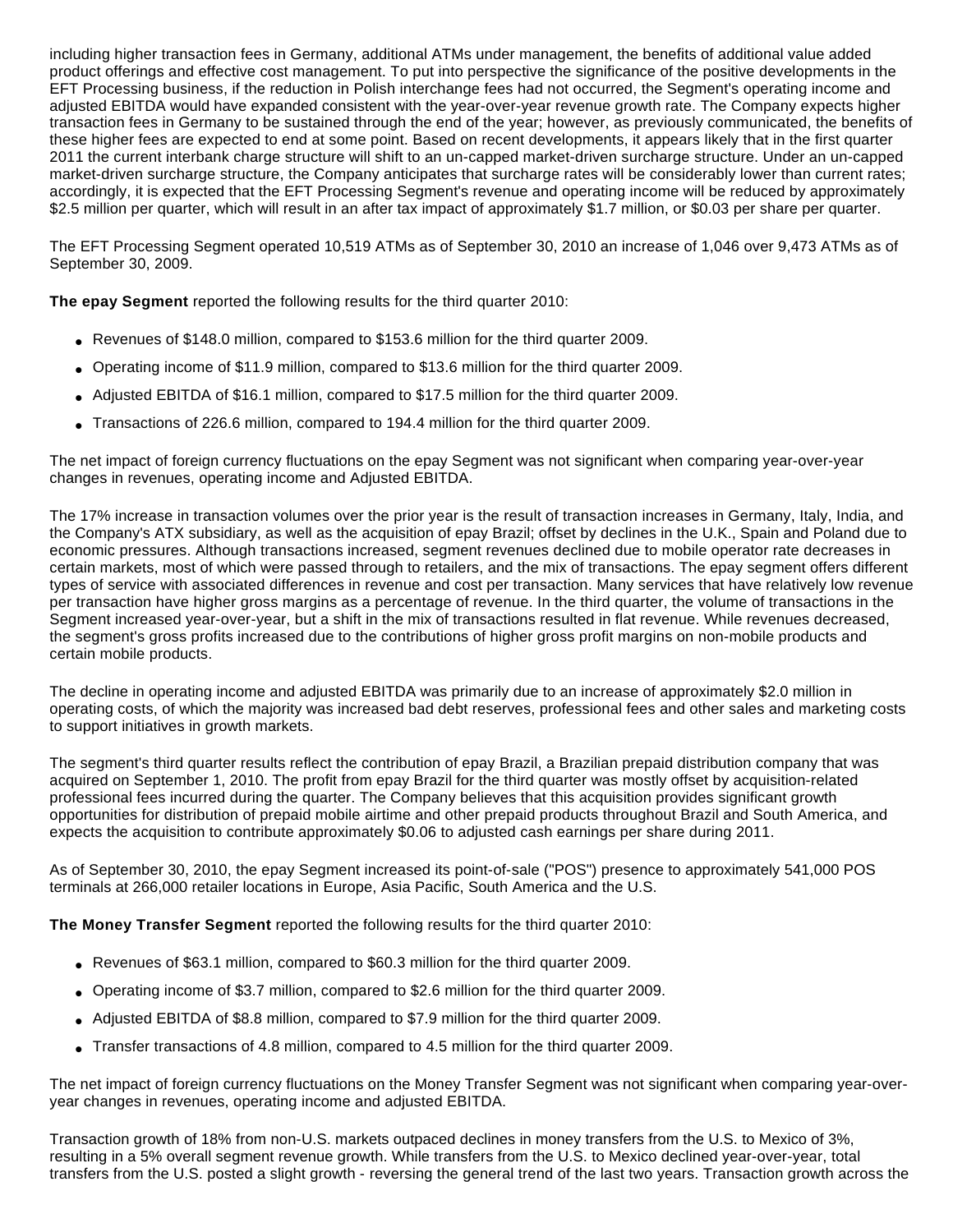money transfer business was principally driven by expansion of the agent and correspondent payout networks in new and existing markets and the addition of new products. Operating income and adjusted EBITDA grew significantly more than revenues because growth occurred in more profitable markets and the Company continues to leverage fixed operating costs.

As of September 30, 2010, the Money Transfer Segment increased its presence to 130 countries through a network of approximately 104,900 locations, compared to 81,300 locations as of September 30, 2009.

**Corporate and other** had \$5.8 million of operating expenses for the third quarter 2010 compared to \$6.3 million for the third quarter 2009. The reduction in expenses is primarily attributable to lower incentive compensation accruals.

#### **Balance Sheet and Financial Position**

The Company's unrestricted cash on hand decreased to \$178.7 million as of September 30, 2010 from \$202.6 million as of June 30, 2010 primarily due to the previously reported acquisition of epay Brazil. Euronet's total indebtedness was \$292.4 million as of September 30, 2010 compared to \$289.2 million as of June 30, 2010.

#### **Guidance**

The Company currently expects adjusted cash earnings per share for the fourth quarter 2010 to be approximately \$0.39, assuming foreign currency rates remain stable through the end of the quarter.

#### **Non-GAAP Measures**

We believe that adjusted EBITDA and adjusted cash earnings per share provide useful information to investors because they are indicators of the strength and performance of our ongoing business operations. These calculations are used to more fully describe the results of the business and are commonly used as a basis for investors, analysts and credit rating agencies to evaluate and compare the operating performance and value of companies within the payment processing industry.

The Company's management analyzes historical results adjusted for certain items that are non-cash, non-operational or nonrecurring. Management believes the exclusion of these items provides a more complete and comparable basis for evaluating the underlying business unit performance. The attached schedules provide a full reconciliation of these non-GAAP financial measures to their most directly comparable U.S. GAAP financial measure.

(1) Adjusted EBITDA is defined as operating income excluding depreciation, amortization, share-based compensation expenses and other non-recurring items. Although these items are considered operating costs under U.S. GAAP, these expenses primarily represent non-cash current period allocations of costs associated with long-lived assets acquired in prior periods. Similarly, expense recorded for share-based compensation does not represent a current or future period cash cost.

(2) Adjusted cash earnings per share is defined as diluted U.S. GAAP earnings per share excluding the tax-effected impacts of: a) foreign exchange gains or losses, b) discontinued operations, c) gains or losses from the early retirement of debt, d) sharebased compensation, e) acquired intangible asset amortization, f) non-cash interest expense, g) non-cash income tax expense, and h) other non-operating or non-recurring items. Adjusted cash earnings per share includes shares potentially issuable in settlement of convertible bonds or other obligations, if the assumed issuances are dilutive to adjusted cash earnings per share.

#### **Conference Call and Slide Presentation**

Euronet Worldwide will host an analyst conference call on Wednesday, October 27, 2010, at 9:00 a.m. U.S. Eastern Time to discuss these results. To listen to the call via telephone, dial 877-303-6313 (USA) or +1-631-813-4734 (non-USA). The conference call will also be available via webcast at [www.euronetworldwide.com](http://cts.businesswire.com/ct/CT?id=smartlink&url=http%3A%2F%2Fwww.euronetworldwide.com&esheet=6484994&lan=en-US&anchor=www.euronetworldwide.com&index=1&md5=166268a5c2339c05fa5d10c6dd05e2a7) or [http://ir.euronetworldwide.com.](http://cts.businesswire.com/ct/CT?id=smartlink&url=http%3A%2F%2Fir.euronetworldwide.com&esheet=6484994&lan=en-US&anchor=http%3A%2F%2Fir.euronetworldwide.com&index=2&md5=61a984c8498ffee0301eb0595b896de8) Participants should go to the website at least 5 minutes prior to the scheduled start time of the event to register. A slideshow will be included in the webcast.

A webcast replay will be available beginning approximately one hour after the event at [www.euronetworldwide.com](http://cts.businesswire.com/ct/CT?id=smartlink&url=http%3A%2F%2Fwww.euronetworldwide.com&esheet=6484994&lan=en-US&anchor=www.euronetworldwide.com&index=3&md5=20a4b93ac41f4256885d2712a2e8b6b7) or [http://ir.euronetworldwide.com](http://cts.businesswire.com/ct/CT?id=smartlink&url=http%3A%2F%2Fir.euronetworldwide.com&esheet=6484994&lan=en-US&anchor=http%3A%2F%2Fir.euronetworldwide.com&index=4&md5=86a4764f36d8a557632dfdd443c560f4). To dial in for the replay, the call-in number is 800-642-1687 (USA) or +1-706-645-9291 (non-USA). The replay passcode is 13642252. The call and webcast replay will be available for one month.

## **About Euronet Worldwide, Inc.**

Euronet Worldwide is an industry leader in processing secure electronic financial transactions. The Company offers payment and transaction processing solutions to financial institutions, retailers, service providers and individual consumers. These services include comprehensive ATM, POS and card outsourcing services; card issuing and merchant acquiring services; software solutions; consumer money transfer and bill payment services; and electronic distribution for prepaid mobile airtime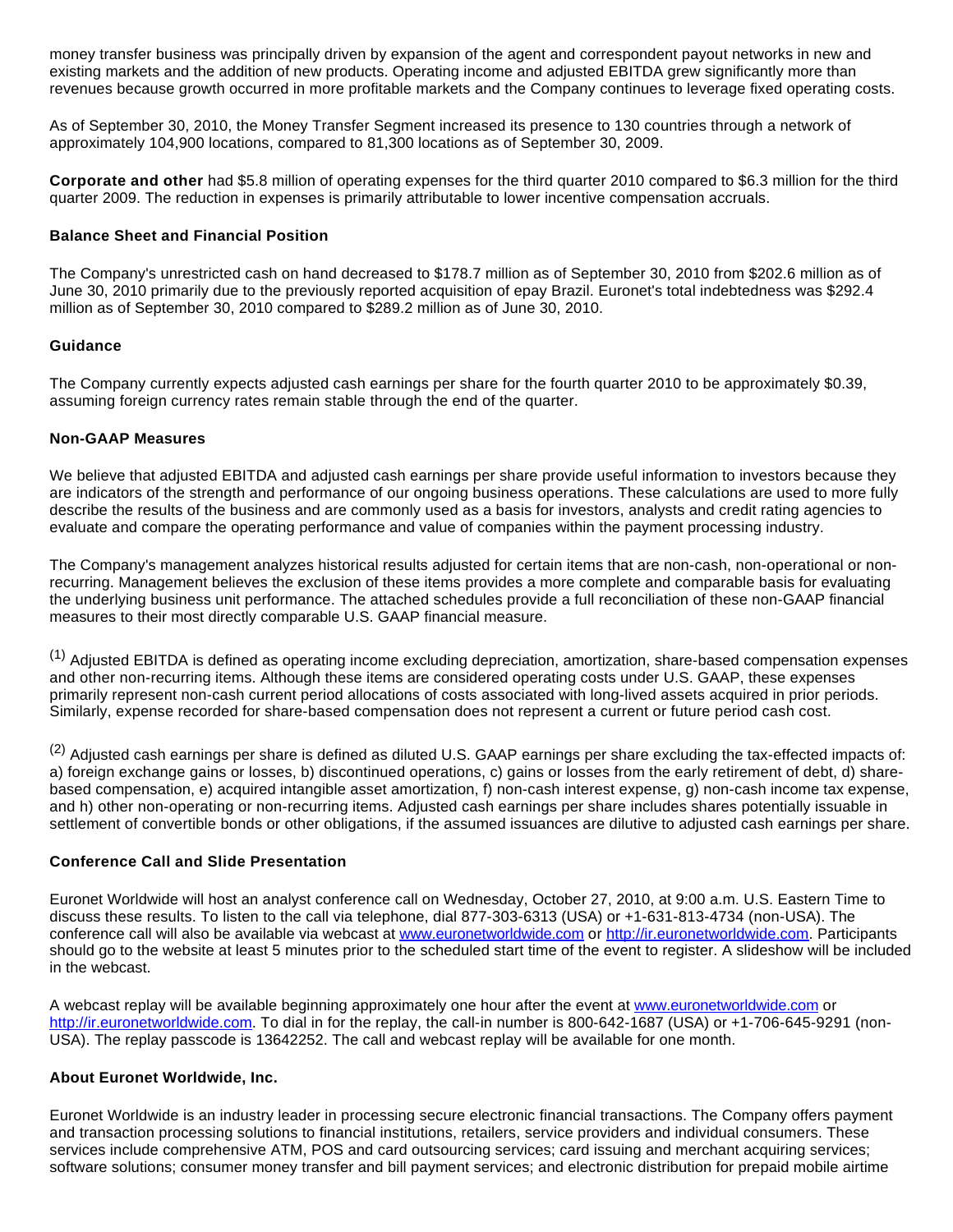and other electronic payment products.

Euronet's global payment network is extensive -- including 10,519 ATMs, approximately 56,000 EFT POS terminals and a growing portfolio of outsourced debit and credit card services which are under management in 30 countries; card software solutions; a network of approximately 541,000 POS terminals at approximately 266,000 retailer locations in 29 countries; and a consumer-to-consumer money transfer network of approximately 104,900 locations serving 130 countries. With corporate headquarters in Leawood, Kansas, USA, and 40 worldwide offices, Euronet operates and processes transactions from 50 countries and serves clients in approximately 150 countries. For more information, please visit the Company's website at [www.euronetworldwide.com](http://cts.businesswire.com/ct/CT?id=smartlink&url=http%3A%2F%2Fwww.euronetworldwide.com%2F&esheet=6484994&lan=en-US&anchor=www.euronetworldwide.com&index=5&md5=f043e188c367767596665994ed0389db).

Statements contained in this news release that concern Euronet's or its management's intentions, expectations, or predictions of future performance, are forward-looking statements. Euronet's actual results may vary materially from those anticipated in such forward-looking statements as a result of a number of factors, including: conditions in world financial markets and general economic conditions; technological developments affecting the market for the Company's products and services; foreign currency exchange fluctuations; the Company's ability to renew existing contracts at profitable rates; and changes in laws and regulations affecting the Company's business, including immigration laws. These risks and other risks are described in the Company's filings with the Securities and Exchange Commission, including our Annual Report on Form 10-K, Quarterly Reports on Form 10-Q and Current Reports on Form 8-K. Copies of these filings may be obtained via the SEC's Edgar website or by contacting the Company or the SEC. Euronet does not intend to update these forward-looking statements and undertakes no duty to any person to provide any such update under any circumstances. The Company regularly posts important information to the investor relations section of its website.

**Three Months Ended**

## **EURONET WORLDWIDE, INC. Consolidated Statements of Income (unaudited - in millions, except share and per share data)**

|                                                                                             | inree wontns Ended<br>September 30, |                       |  |  |  |  |
|---------------------------------------------------------------------------------------------|-------------------------------------|-----------------------|--|--|--|--|
|                                                                                             | 2010                                | 2009                  |  |  |  |  |
| Revenues:                                                                                   |                                     |                       |  |  |  |  |
| \$<br><b>EFT Processing</b>                                                                 | 49.1                                | \$.<br>50.9           |  |  |  |  |
| epay                                                                                        | 148.0                               | 153.6                 |  |  |  |  |
| Money Transfer                                                                              | 63.1                                | 60.3                  |  |  |  |  |
| <b>Total revenues</b>                                                                       | 260.2                               | 264.8                 |  |  |  |  |
| Operating expenses:                                                                         |                                     |                       |  |  |  |  |
| Direct operating costs                                                                      | 167.4                               | 173.5                 |  |  |  |  |
| Salaries and benefits                                                                       | 35.0                                | 34.7                  |  |  |  |  |
| Selling, general and administrative                                                         | 23.2                                | 20.1                  |  |  |  |  |
| Depreciation and amortization                                                               | 14.3                                | 14.4                  |  |  |  |  |
| Total operating expenses                                                                    | 239.9                               | 242.7                 |  |  |  |  |
| Operating income                                                                            | 20.3                                | 22.1                  |  |  |  |  |
| Other income (expense):                                                                     |                                     |                       |  |  |  |  |
| Interest income                                                                             | 0.8                                 | 0.6                   |  |  |  |  |
| Interest expense                                                                            | (5.0)                               | (6.1)                 |  |  |  |  |
| Income from unconsolidated affiliates                                                       |                                     | 0.5                   |  |  |  |  |
| Gain on dispute settlement                                                                  | 3.1                                 |                       |  |  |  |  |
| Gain on sale of investment securities                                                       |                                     | 1.8                   |  |  |  |  |
| Foreign exchange gain, net                                                                  | 9.0                                 | 7.8                   |  |  |  |  |
| Total other income (expense), net                                                           | 7.9                                 | 4.6                   |  |  |  |  |
| Income from continuing operations before income taxes                                       | 28.2                                | 26.7                  |  |  |  |  |
| Income tax expense                                                                          | (7.1)                               | (8.1)                 |  |  |  |  |
| Income from continuing operations                                                           | 21.1                                | 18.6                  |  |  |  |  |
| Discontinued operations, net                                                                |                                     | 0.5                   |  |  |  |  |
| Net income                                                                                  | 21.1                                | 19.1                  |  |  |  |  |
| Net income attributable to noncontrolling interests                                         | (0.1)                               | (0.2)                 |  |  |  |  |
| Net income attributable to Euronet Worldwide, Inc.<br>\$                                    | 21.0                                | $\sqrt[6]{3}$<br>18.9 |  |  |  |  |
| <b>Earnings per share attributable to Euronet</b><br>Worldwide, Inc. stockholders - diluted |                                     |                       |  |  |  |  |
| Continuing operations<br>\$                                                                 | 0.41                                | 0.35<br>\$            |  |  |  |  |
| Discontinued operations                                                                     |                                     | 0.01                  |  |  |  |  |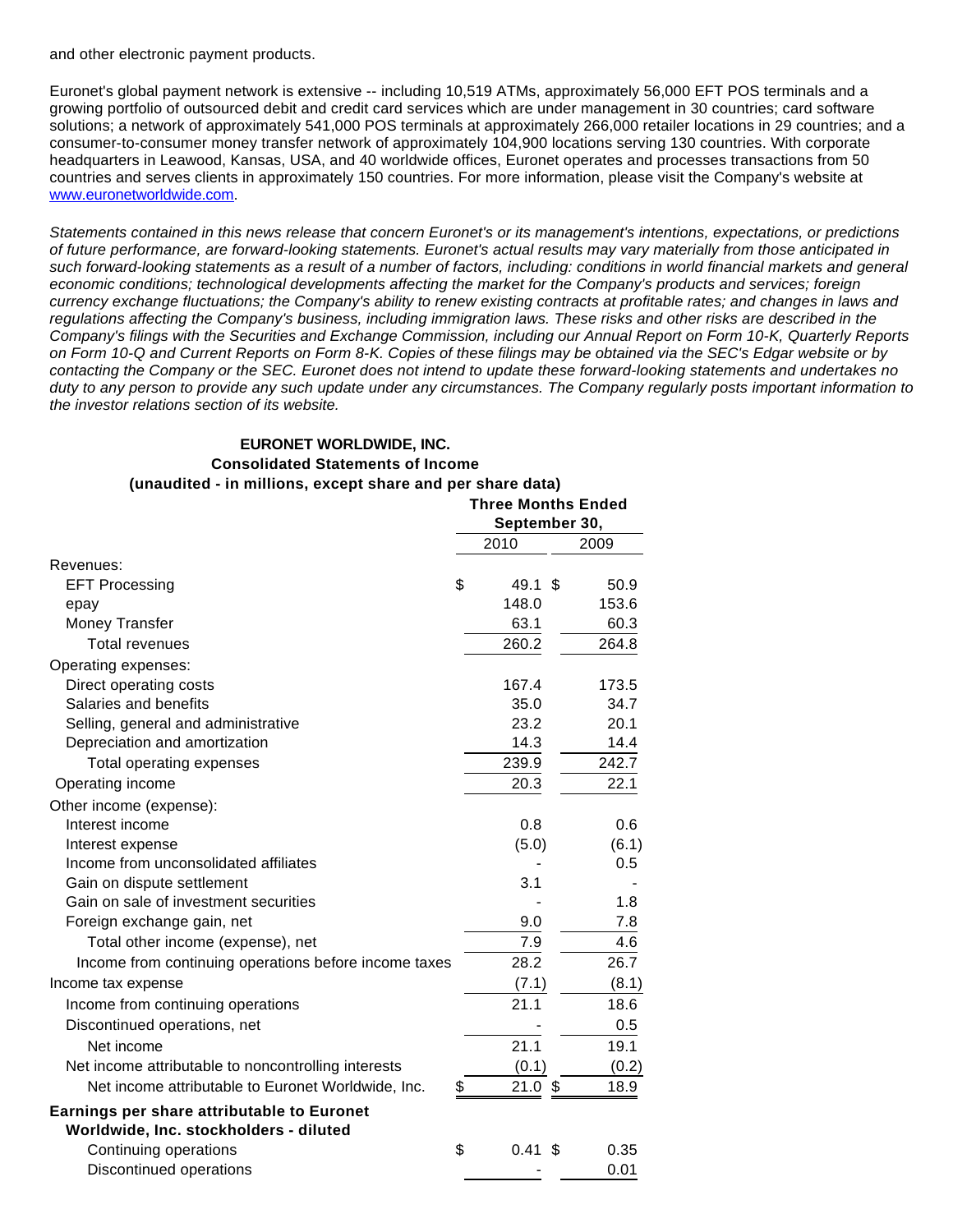# **EURONET WORLDWIDE, INC. Consolidated Condensed Balance Sheets (unaudited - in millions)**

|                                                   |    | As of                              | As of |         |  |
|---------------------------------------------------|----|------------------------------------|-------|---------|--|
|                                                   |    | September 30, December 31,<br>2010 |       | 2009    |  |
| <b>ASSETS</b>                                     |    |                                    |       |         |  |
| Current assets:                                   |    |                                    |       |         |  |
| Cash and cash equivalents                         | \$ | 178.7 \$                           |       | 183.5   |  |
| Restricted cash                                   |    | 102.2                              |       | 73.1    |  |
| Inventory - PINs and other                        |    | 58.5                               |       | 87.7    |  |
| Trade accounts receivable, net                    |    | 266.1                              |       | 282.9   |  |
| Other current assets, net                         |    | 40.4                               |       | 31.4    |  |
| Total current assets                              |    | 645.9                              |       | 658.6   |  |
| Property and equipment, net                       |    | 93.7                               |       | 96.6    |  |
| Goodwill and acquired intangible assets, net      |    | 624.0                              |       | 617.6   |  |
| Other assets, net                                 |    | 46.8                               |       | 39.9    |  |
| <b>Total assets</b>                               | S  | 1,410.4 \$                         |       | 1,412.7 |  |
| <b>LIABILITIES AND EQUITY</b>                     |    |                                    |       |         |  |
| <b>Current liabilities:</b>                       |    |                                    |       |         |  |
| Accounts payable and other current liabilities \$ |    | 504.0 \$                           |       | 486.0   |  |
| Short-term debt obligations                       |    | 5.4                                |       | 5.6     |  |
| <b>Total current liabilities</b>                  |    | 509.4                              |       | 491.6   |  |
| Debt obligations, net of current portion          |    | 284.9                              |       | 320.3   |  |
| Capital lease obligations, net of current portion |    | 2.1                                |       | 2.0     |  |
| Deferred income taxes                             |    | 25.4                               |       | 23.9    |  |
| Other long-term liabilities                       |    | 8.5                                |       | 8.4     |  |
| <b>Total liabilities</b>                          |    | 830.3                              |       | 846.2   |  |
| Equity                                            |    | 580.1                              |       | 566.5   |  |
| Total liabilities and equity                      | \$ | 1,410.4                            | \$    | 1,412.7 |  |

# **EURONET WORLDWIDE, INC. Reconciliation of Net Income to Adjusted EBITDA (unaudited - in millions)**

|                                                                                                    | Three months ended September 30, 2010 |                    |      |                        |                        |            |                                       |       |    |                                       |
|----------------------------------------------------------------------------------------------------|---------------------------------------|--------------------|------|------------------------|------------------------|------------|---------------------------------------|-------|----|---------------------------------------|
|                                                                                                    | <b>EFT</b>                            |                    |      | <b>Money Corporate</b> |                        |            |                                       |       |    |                                       |
|                                                                                                    | <b>Processing</b>                     |                    | epay |                        |                        |            | <b>Transfer Services Consolidated</b> |       |    |                                       |
| Net income                                                                                         |                                       |                    |      |                        |                        |            |                                       |       | \$ | 21.1                                  |
| Add: Income tax expense                                                                            |                                       |                    |      |                        |                        |            |                                       |       |    | 7.1                                   |
| Deduct: Total other income, net                                                                    |                                       |                    |      |                        |                        |            |                                       |       |    | (7.9)                                 |
| Operating income (loss)                                                                            | \$                                    | $10.5 \text{ }$ \$ |      | 11.9                   | \$                     | 3.7        | \$.                                   | (5.8) |    | 20.3                                  |
| Add: Depreciation and amortization                                                                 |                                       | 4.9                |      | 4.2                    |                        | 5.1        |                                       | 0.1   |    | 14.3                                  |
| Add: Share-based compensation                                                                      |                                       |                    |      |                        |                        |            |                                       | 2.3   |    | 2.3                                   |
| Earnings (loss) before interest, taxes, depreciation,<br>amortization and share-based compensation |                                       |                    |      |                        |                        |            |                                       |       |    |                                       |
| (Adjusted EBITDA)                                                                                  |                                       | 15.4 $$$           |      | 16.1 \$                |                        | $8.8\;$ \$ |                                       | (3.4) | \$ | 36.9                                  |
|                                                                                                    | Three months ended September 30, 2009 |                    |      |                        |                        |            |                                       |       |    |                                       |
|                                                                                                    | <b>EFT</b>                            |                    |      |                        | <b>Money Corporate</b> |            |                                       |       |    |                                       |
|                                                                                                    |                                       | <b>Processing</b>  |      | epay                   |                        |            |                                       |       |    | <b>Transfer Services Consolidated</b> |
| Net income                                                                                         |                                       |                    |      |                        |                        |            |                                       |       | \$ | 19.1                                  |
| Deduct: Income from discontinued operations, net                                                   |                                       |                    |      |                        |                        |            |                                       |       |    | (0.5)                                 |
| Add: Income tax expense                                                                            |                                       |                    |      |                        |                        |            |                                       |       |    | 8.1                                   |
| Deduct: Total other income, net                                                                    |                                       |                    |      |                        |                        |            |                                       |       |    | (4.6)                                 |